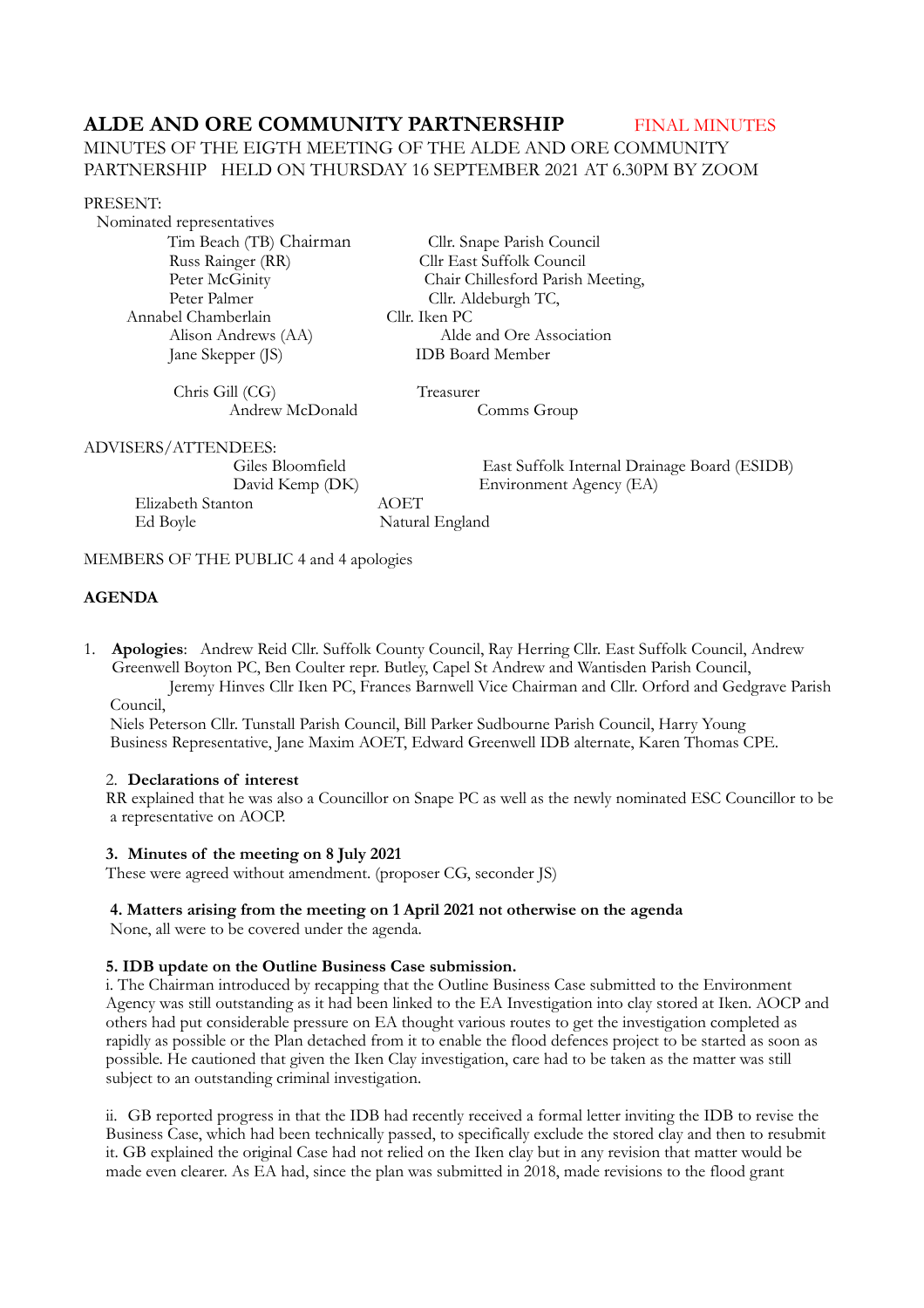applications criteria and as costs had risen, weeks' worth of work was needed to revise the case. He could say however that the net effect, given changes to the scheme providing benefits to the plan on the one hand and rising costs on the other, would be that the estuary would not need to find any more funds.

iii. ES explained that the IDB required more funds to prepare the revised business case and the Trust had discussed this with the IDB, GB estimating the cost at possibly about  $\ell$ 50,000. This put the AOET as a charity in a very difficult position because spending such money, while necessary to get the plan resubmitted, meant spending money when there was no guarantee that the scheme would be approved. Nevertheless, the Trust had asked the IDB for an application for a grant from the Trust to do the work which it could consider she hoped this could be completed before the Trust had to finalise its annual accounts to be completed during October.

iv. ES said the AOET was very frustrated by the lack of understanding of the issues facing the charity and the estuary defence needs and by the lack of support from the EA. At no point, despite requests, had EA explained why the Project had to held up.

v. JS said there was an increasing level of frustration within the Internal Drainage Board about how long the investigation was taking. She suggested time may have come to write more letters and make more personal approaches to have the Estuary project released from this blockage. She would be seeing the local MP shortly.

vi. CG said he had discussed ways of putting pressure for movement with FB (VC of AOCP) and Nick Robinson, including the possibility to put on more pressure using NR's possible contacts. The idea was being considered.

vii.During further discussion it was very clear that all the Partnership were very frustrated by the current position and very concerned that as time went by the chances of greater flooding increased. It was decided that a further newsletter to inform the local community would not add to the detailed minutes of AOCP or the AOET newsletters. The publicity AOCP had secured earlier in the year had informed people locally but not made any appreciable difference to getting EA to move.

viii. JS suggested that EA staff might be asked to a private meeting to explain the position to the AOCP. The problem was who to invite as the blockage lay with the Legal and Finance side of EA not with the local regional contacts who would normally be the people best approached. To be considered further.

ix. It was agreed that TB would renew pressure on EA by writing further letters and making further personal approaches also seeking reassurance about the process for renewing the application and all its attendant costs. ES said the AOET would make its own comments too in its accounts.

x. DK explained the process for reviewing the revised project in EA, first locally and then in a national scrutiny group, but could not guarantee the outcome. But there was  $f$  5.2 billion in the Government's flood budget and shovel ready projects would have a very good chance of funding if approved.

x. GB commented that the EA updates on the investigation presented problems as they were issued with no warning even of timing yet alone content and this made it difficult for IDB to respond effectively.

## 6. **Environment Agency update in river repairs** (not related to the Business Case)

DK reported that the EA had secured money for two repair projects in the estuary. The first would deal with maintenance of the sluice at Snape: a full inspection on what needed to be done would begin in the week of 27 September and how to get access to it, with the actual work taking place at the end of October or in early November.

The second target was repairing broken concrete blocks on the front of the Aldeburgh, FC10s, river wall, which was similar to work done in FC4 in 2016/17. This was likely to be done in November when the maintenance team would have finished similar repairs on the Blythe.